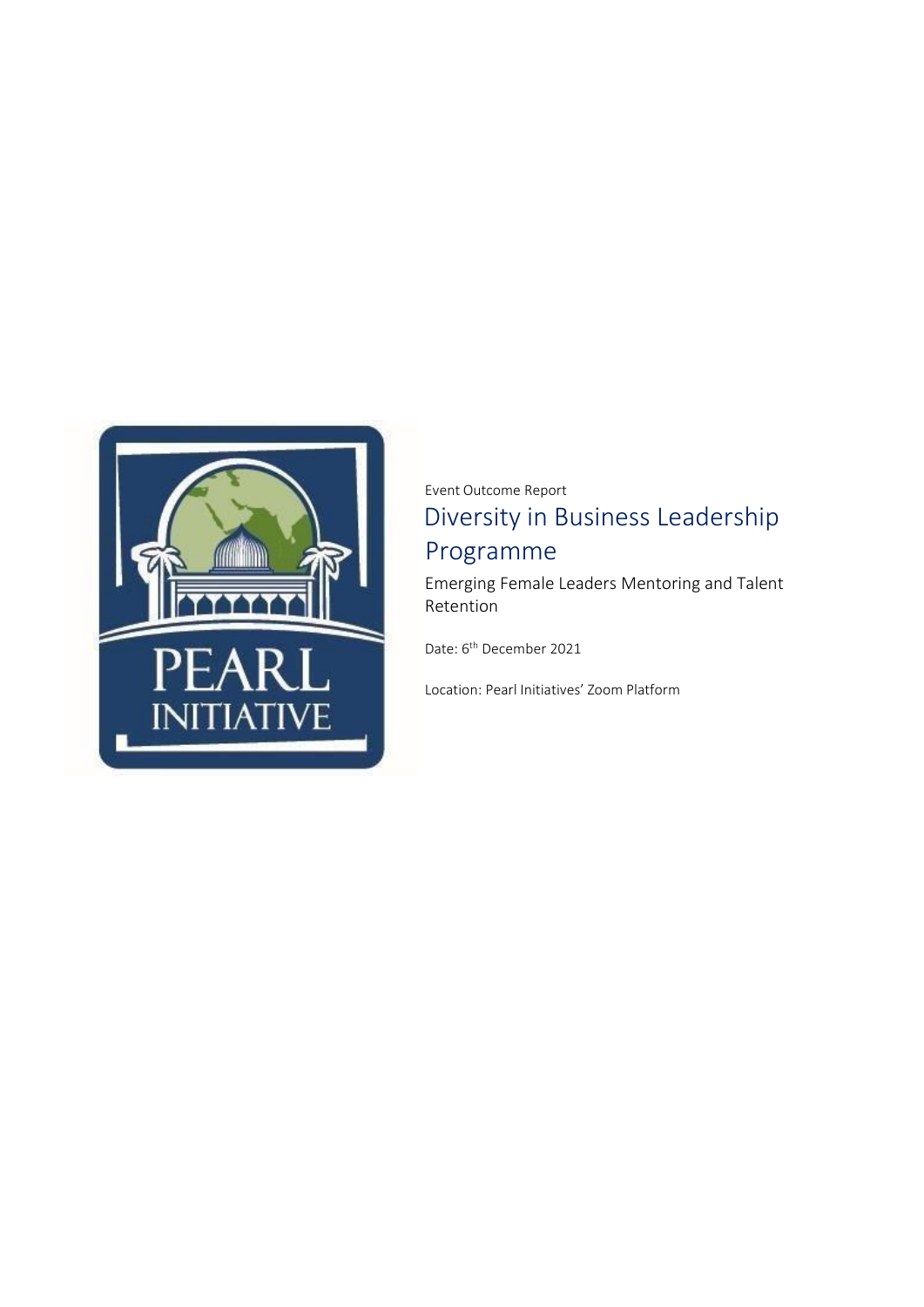## **Speakers:**



 **Zahraa Taher**

**Managing Director at FinMark Communications**



 **Asih Wulansari Vice President Marketing Strategy at Mashreq Bank**



 **Samanthi Jayasundera Founder & CEO of Humanasity Inc.**



 **Eda Caliskan Organization and Talent Development Director, Middle East, Turkey, and Africa at GE Corporate**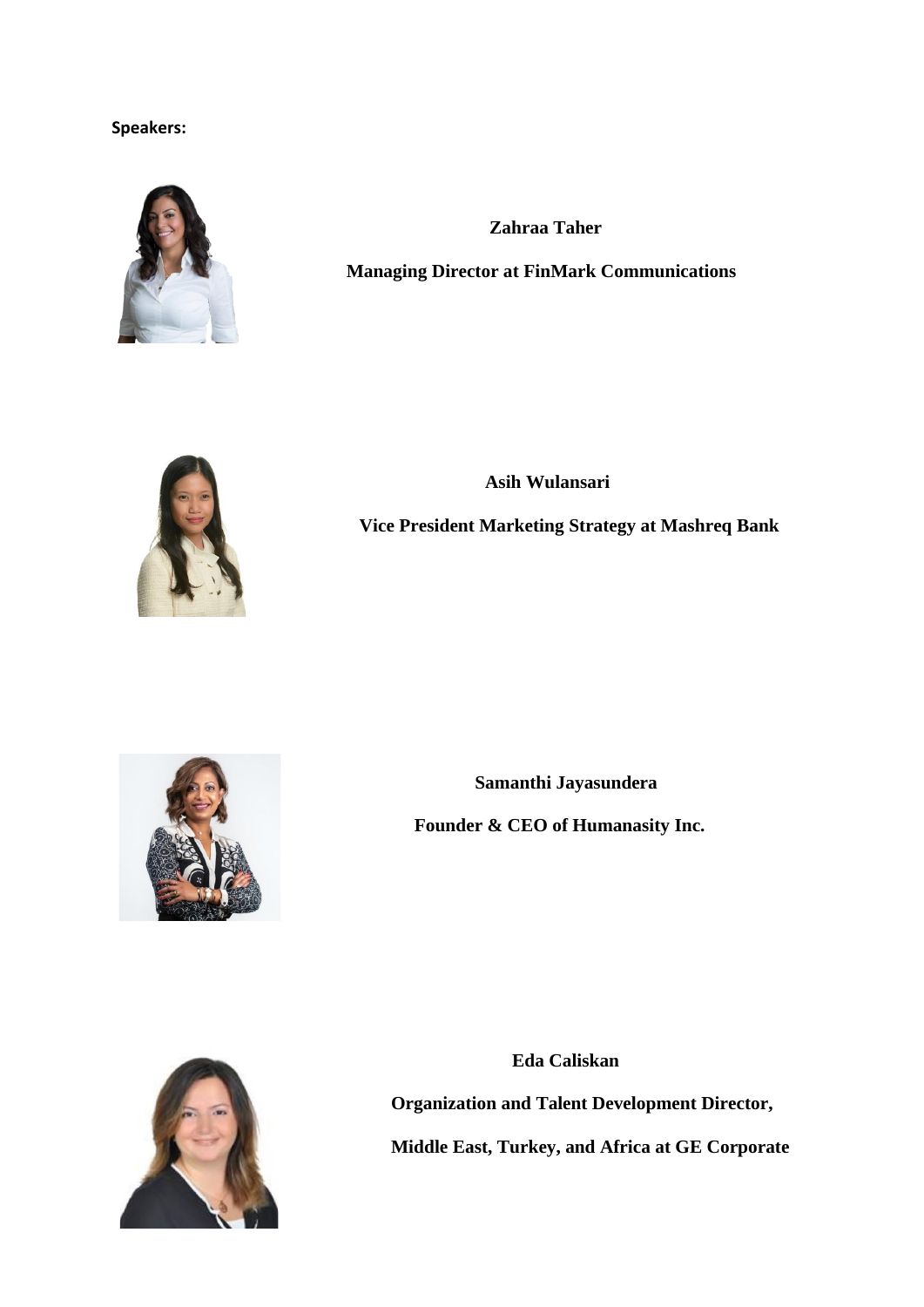## **Session Objectives:**

While women are increasingly taking on senior leadership positions worldwide, there is still a dearth of females in leadership positions. A key aspect of career planning and professional development has identified the need for structured mentorship programmes to prepare women for leadership positions. The panel discussion will highlight the importance of addressing the role of mentorship and the necessity of retaining talent as part of the business's corporate governance approach to ensure the growth and sustainability of a business. The session will also highlight how successful businesses put in place specific gender-focused mentoring and talent retention frameworks to ensure success and improve governance and accountability in the workplace.

## **Key Takeaways**

- 1. Despite the fact that men outnumber women in leadership positions, women tend to be in the workforce. According to the most recent Bureau of Labor Statistics data, female labor force participation is increasing, while their representation in executive and managerial positions is decreasing. Women are the majority of just 28% of executives and managers, a figure that has been increasing over the previous decade.
- 2. As per the UN Women report, this disparity is caused by unconscious bias and the glass ceiling. As a result, there is a pipeline of primarily male executives, which restricts women's prospects and progress. In particular, the research contends that when women advance through the ranks, they are frequently pushed to seek out or assume a broader range of leadership responsibilities than males.
- 3. To guarantee that women have an equal opportunity for leadership roles, we urge educators and female students to think critically about how these young women can be tomorrow's leaders.
- 4. Women have more professional alternatives than any other group in the workplace. Due to unfavorable job preconceptions, women are often frightened to pursue them. As a result, it is critical to promote opportunities for women in the workplace and to encourage all people to achieve their career goals.
- 5. One approach is to train women how to be leaders and to instill confidence in them in order to encourage women to pursue leadership positions in their careers.
- 6. According to the UN, 99% of men apply for senior positions, whereas just about 1% of women apply. This is despite the fact that women are equally competent and, in many cases, better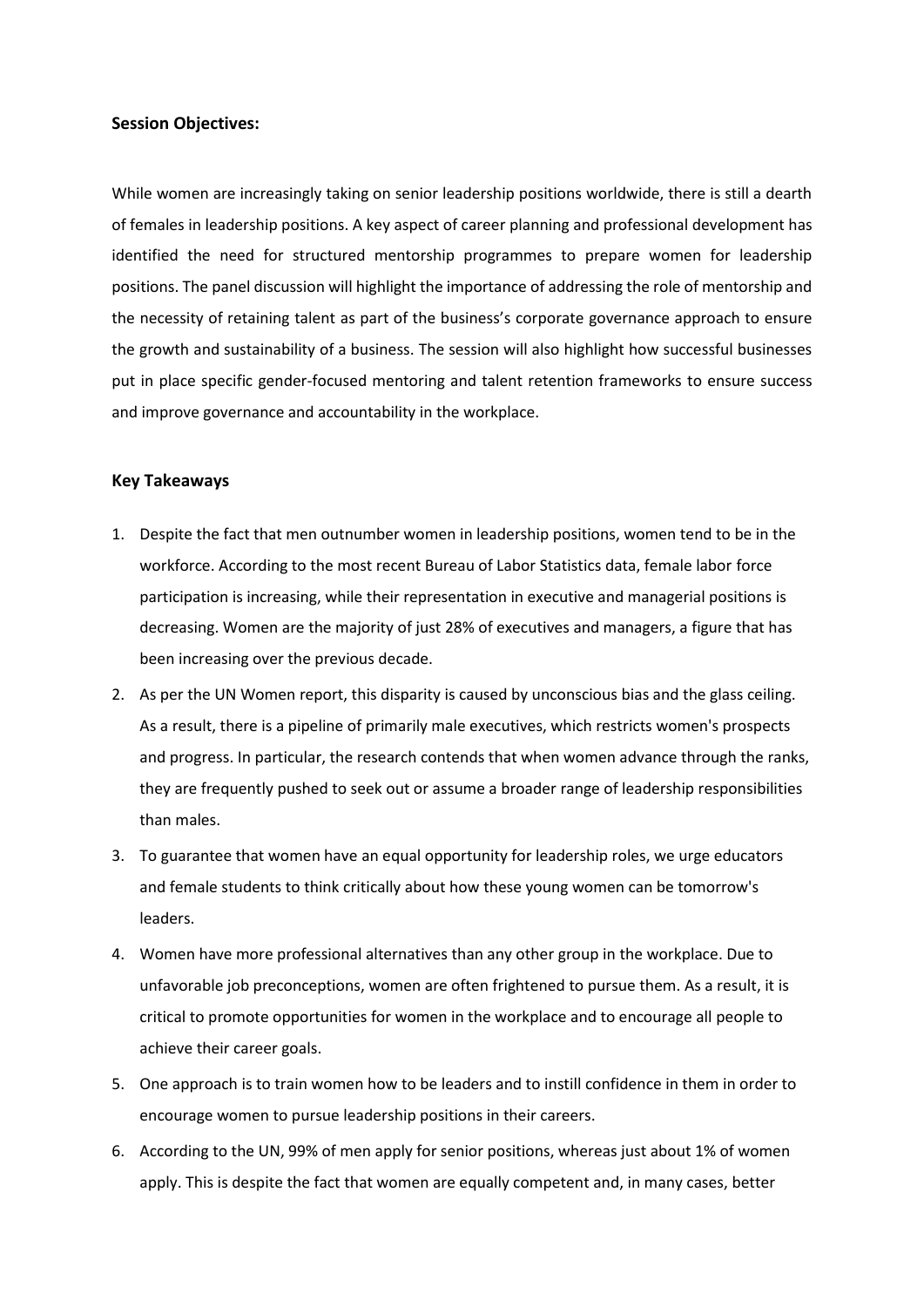suited to the position. The UN adds that this difference is due to a shortage of female role models, and it is critical to have female leaders who can positively impact young females.

- 7. One way to increase the representation of women in senior positions is through diversity in the leadership board. By bringing together the best and most experienced individuals, the company is set up for success. In fact, the composition of the leadership board has significantly increased diversity, ensuring that the future of our company will be in good hands.
- 8. Diversity is often cited as one of the biggest challenges facing modern businesses. With a board comprised of only men, it is hard to imagine how a company could successfully navigate today's complex and dynamic business environment. Such a board often lacks the diversity of thought and background necessary to make sound decisions and steer the company towards success.
- 9. Diversity in leadership has been a key driver of success. When there is a diverse leadership board representing a wide range of perspectives, backgrounds, and experiences, this will lead to continued success.
- 10. When it comes to hiring, many men tend to favour other men as their first choice. This doesn't bode well for women's employment in senior positions, where the numbers are even worse. On the other hand, women tend to favor other women.
- 11. In today's world, women are just as capable of performing the same jobs as men. Yet for some reason, men continue to consider themselves the only appropriate candidates for senior positions. This is why it's so important for men to consider their female counterparts as equals and to offer them the same opportunities as men.
- 12. Throughout history, men have been the dominant gender. They have held the most power, controlled the most territory, and made the most decisions. This has resulted in men having the greatest representation in the highest ranks of society. Even today, men are still in the majority in most positions of power.
- 13. In today's modern era, people need to support women to achieve their full leadership potential, including mentoring and on-the-job training. Female leaders are more likely than their male peers to be given the opportunity to lead. The benefits of this are apparent in the number of women taking leadership positions at all levels.
- 14. When it comes to hiring, many men tend to favor other men as their first choice. In fact, a 2010 study showed that men will choose other men as their first choice 50% of the time, even when other candidates are more qualified. This doesn't bode well for women's employment in senior positions, where the numbers are even worse.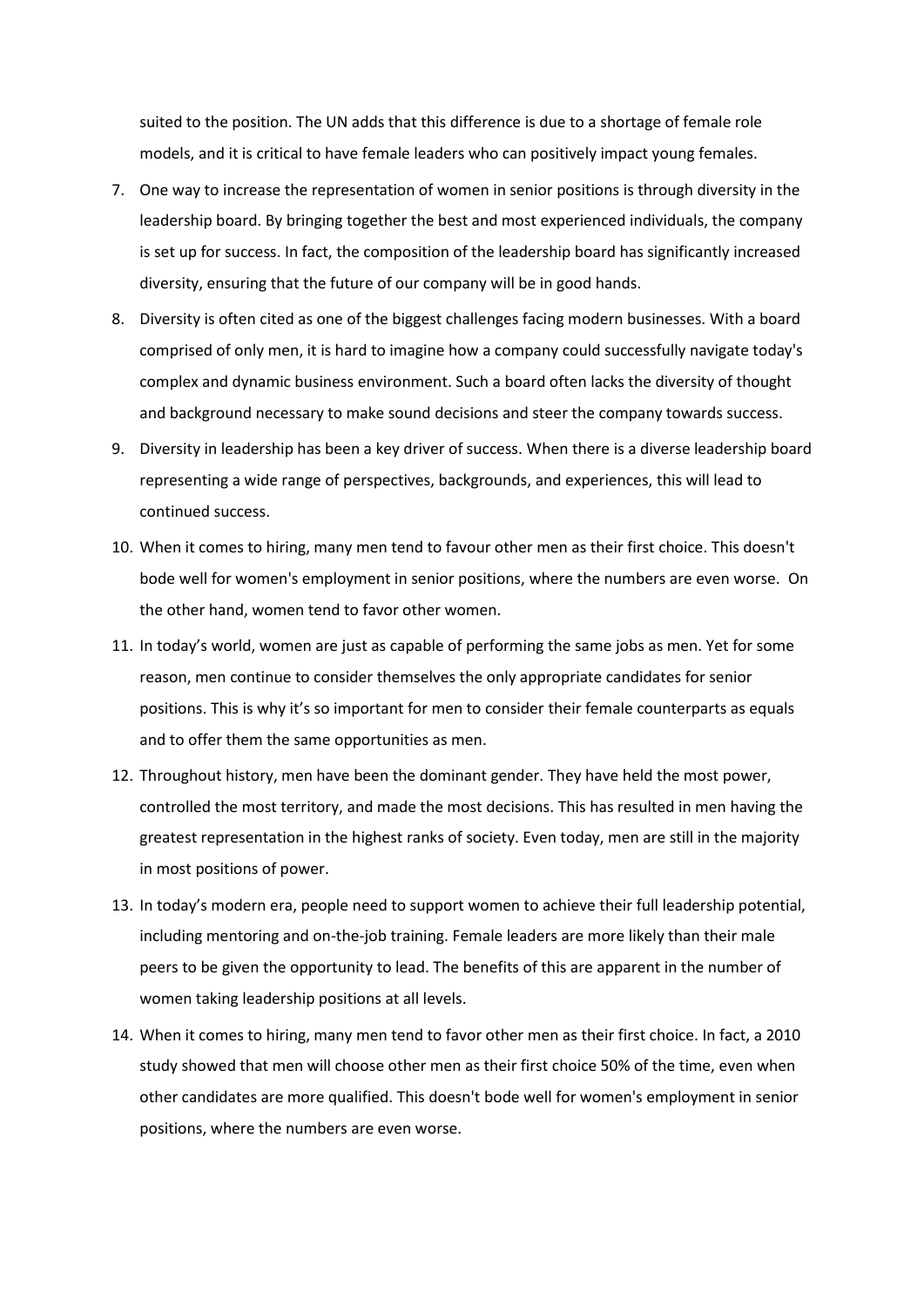- 15. When there is a gender bias, women are 50% more likely to choose other women, and they are just as likely to hire other women as men are to hire other men. So, as they move toward senior levels, women are more likely to hire other women. That's why companies that are addressing gender disparity in their workplace are doing so with a comprehensive, integrated, and strategic approach.
- 16. Women working in senior positions can have a significant impact on organizational culture. Increasing women's representation in senior roles can have a positive impact on workplace culture, including encouraging an inclusive and diverse mindset.
- 17. Women working in senior positions can benefit from a number of different practices, which include cultural learning, inclusive learning, and industry learning. Therefore, mentorship programmes should be encouraged.
- 18. According to one report, when companies raised the number of women in senior management, their profit margins climbed by an average of 55%.
- 19. Organized mentorship programs may have a comparable influence on women's careers, with some reporting a favorable impact on their profit margins after implementing a structured, thorough mentorship program.
- 20. When women have the opportunity to advance and grow in their careers, it has a positive impact on their employers. The benefits of having a strong mentorship program go beyond profit margins; companies that developed and cultivated strong mentorship relationships also reported greater financial performance, a stronger culture, greater innovation, higher employee engagement, and better customer service.
- 21. Mentoring and coaching are two similar methods that can be applied but very different ways of helping employees grow and develop. Coaching is a short-term, action-oriented program designed to help employees solve a specific problem or achieve a specific goal. Mentoring, on the other hand, is a long-term, task-oriented program designed to help employees develop their skills and advance their careers.